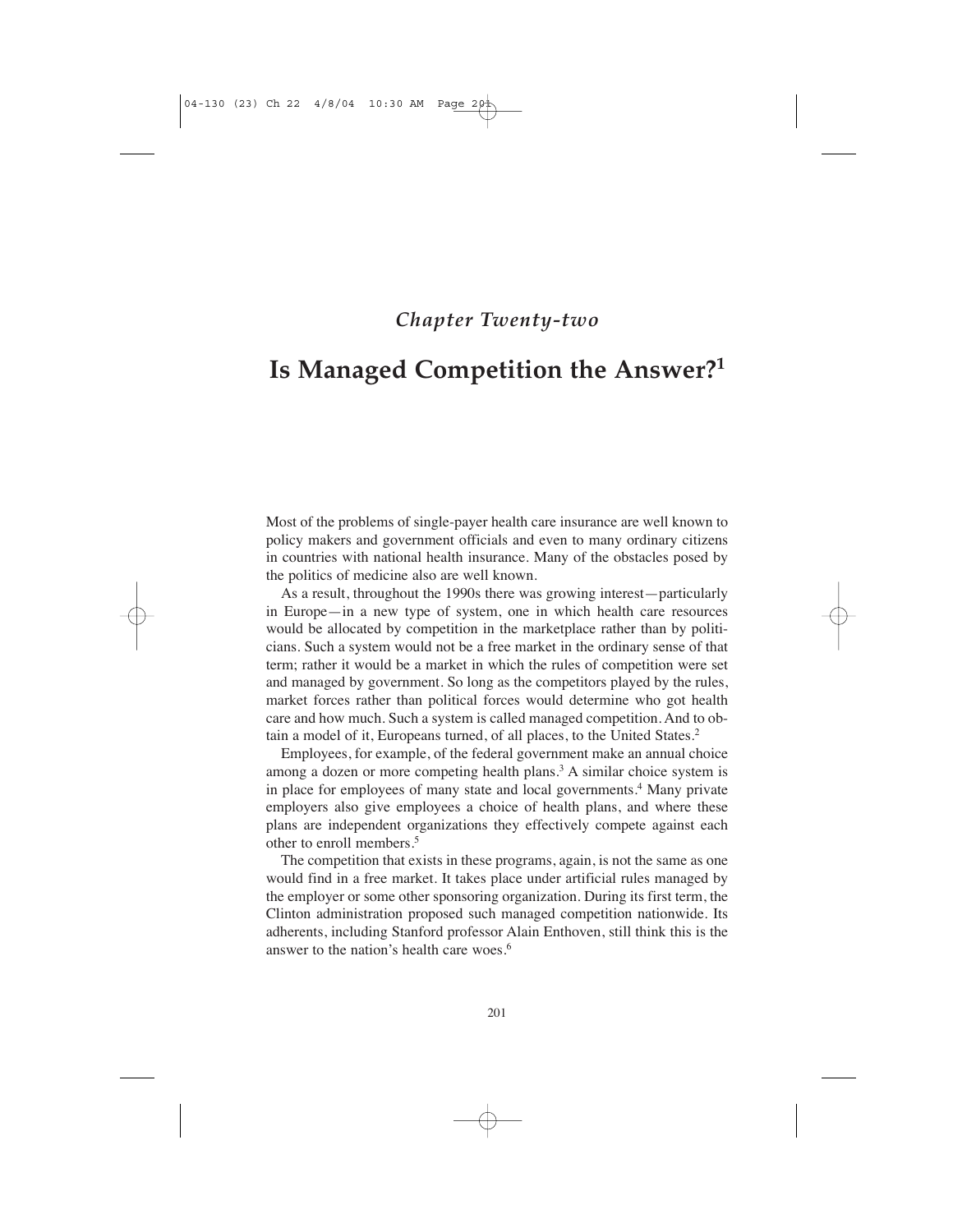#### **MANAGED COMPETITION**

Under the health insurance options described above, health plans do indeed compete. But because the way they compete is artificially constrained, the product they sell is different from garden-variety health insurance. For example, each health plan is required to charge the same premium to every applicant (community rating) or to every applicant of the same age and sex (modified community rating) and to accept all applicants regardless of health conditions (guaranteed issue). In the federal employees program, for example, an eighty-year-old retiree pays the same premium to join a health plan as a twenty-year-old employee.7 As a result, insurers are precluded from competing on their ability to price and manage risk. Instead, they must compete on their ability to provide health care and manage its cost. Such competition is not really competition among firms in the business of insurance; instead, it is competition in the delivery of health care.

The artificial market changes the nature of the product not only for the sellers, but for the buyers. Buyers are not purchasing protection against the loss of their assets when they select one of these health plans. The system as a whole provides protection against the loss of assets due to an expensive illness. What customers are selecting is the right to particular health care services, such as access to one doctor network rather than another. This is comparable to choosing an auto insurer so you can have your car repaired at a particular auto repair shop or choosing a casualty insurer so you can get hail damage repair from a particular roofer.

The benefits of competition are well known to economists and to many noneconomists. These benefits flow principally from the fact that sellers find it in their self-interest to compete for the trade of potential customers. To do so, they make buyer-pleasing adjustments in their competitive strategies. However, none of the valuable benefits of competition can be expected to emerge if sellers find it in their self-interest not to sell to some buyers and if they compete with each other to avoid such customers. Yet, these are the perverse incentives that managed competition creates.

People who know before they select an insurer that they need expensive medical treatment will use this knowledge to select a health plan. And since insurers understand this, they can structure their products so as to discourage the most expensive customers. Let's look at some ways this might happen.

## **HOW PERVERSE INCENTIVES AFFECT THE BEHAVIOR OF BUYERS**

Imagine a system in which health plans offer networks of doctors and hospitals in return for fixed premiums. People who are seriously ill and need spe-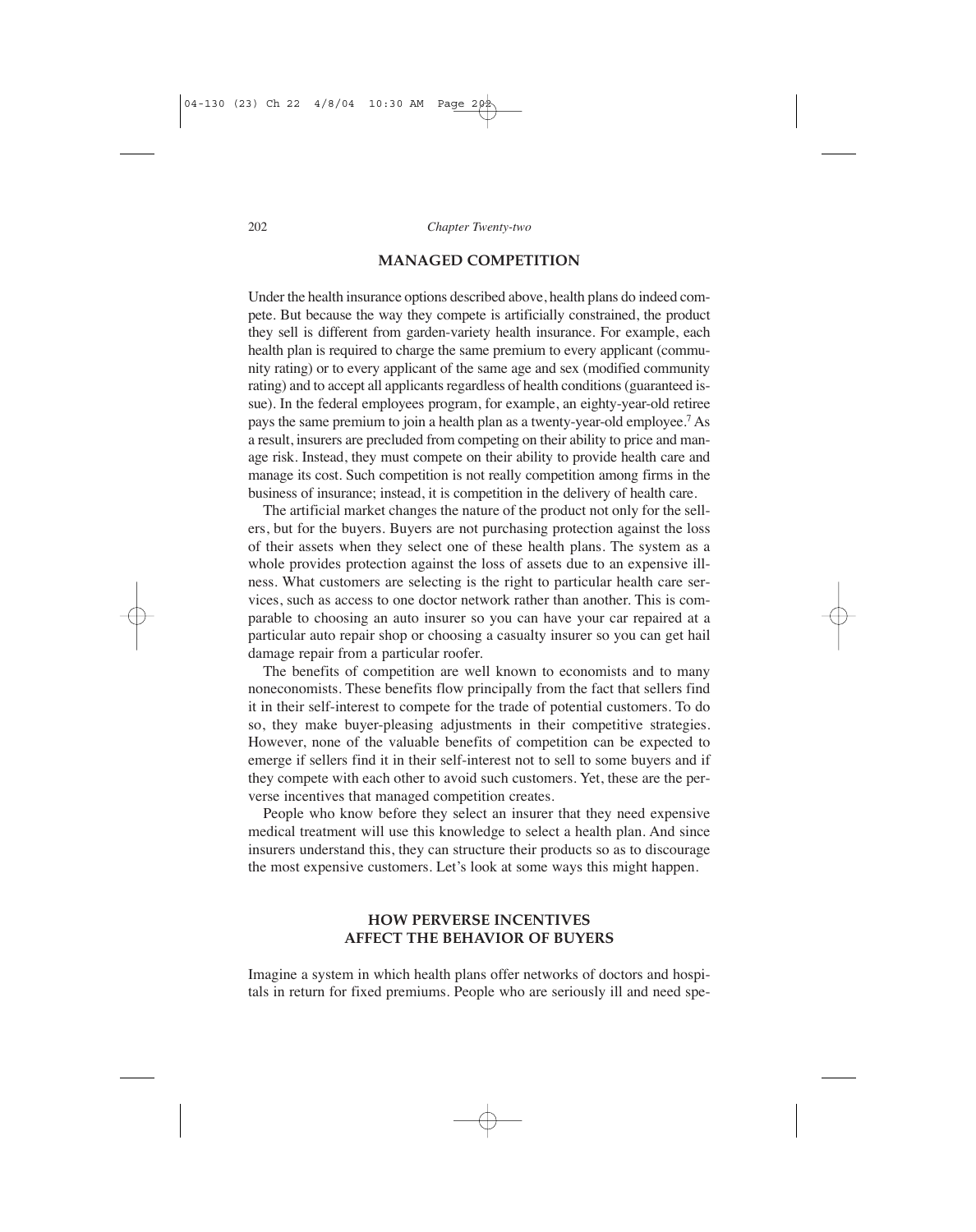#### *Is Managed Competition the Answer?* 203

04-130 (23) Ch 22 4/8/04 10:30 AM Page

cific, expensive medical treatment will select in a very different way from other people. Take a heart patient in need of cardiovascular surgery. The individual has a self-interest in finding the best cardiologist and the best heart clinic. Armed with this knowledge, the patient will try to learn which health plan employs the cardiologist or has a contract with the clinic. The premium matters little, since the value to the patient of receiving the best cardiovascular care will far exceed any premium payment.

The incentives facing healthy people are different. Since their probability of needing any particular service in the near future is small, they are unlikely to spend much time investigating particular doctors and clinics. To the degree that they do investigate, they are likely to inquire only about the primary care services they are likely to receive. If the need for heart surgery arises, odds are that patients will be able to switch insurers before the surgery is performed.

Thus, the people who carefully compare the acute care services offered by competing health plans are likely to be the people who intend to use them. These are the very people health plans want to avoid. By contrast, those who choose a plan based on the quality and accessibility of nonacute services are more likely to be healthy.

## **HOW PERVERSE INCENTIVES AFFECT THE BEHAVIOR OF SELLERS**

To see how managed competition affects the incentives of insurers, imagine two competing HMOs. In the first, enrollees can see a primary care physician at any time, but there are cumbersome screening mechanisms and waiting periods for kidney dialysis, heart surgery and other expensive procedures. In the second, dialysis and heart surgery are available when needed, but primary care facilities are limited. Given a choice, most of us would enroll in the first HMO if we were healthy and switch to the second if afflicted with heart disease or kidney failure. But if everyone acted in this way, the second HMO would attract only expensive-to-treat patients. To cover its costs, it would have to charge a premium many times higher than the first HMO. The premium would have to be approximately equal to the cost of heart surgery or a kidney transplant. But in that case, most people could not afford the premium. Those who could afford it might be better off to simply buy their medical care directly. In any event, the HMO would face financial ruin.<sup>8</sup>

It might seem that the second HMO could compete successfully by offering more primary care services. But to be truly competitive, it would have to change its strategy completely. The easiest way to keep costs down is to enroll only the healthy. And the easiest way to do that is not to have the doctors and facilities sick people want. As Alain Enthoven has noted (disapprovingly), "A good way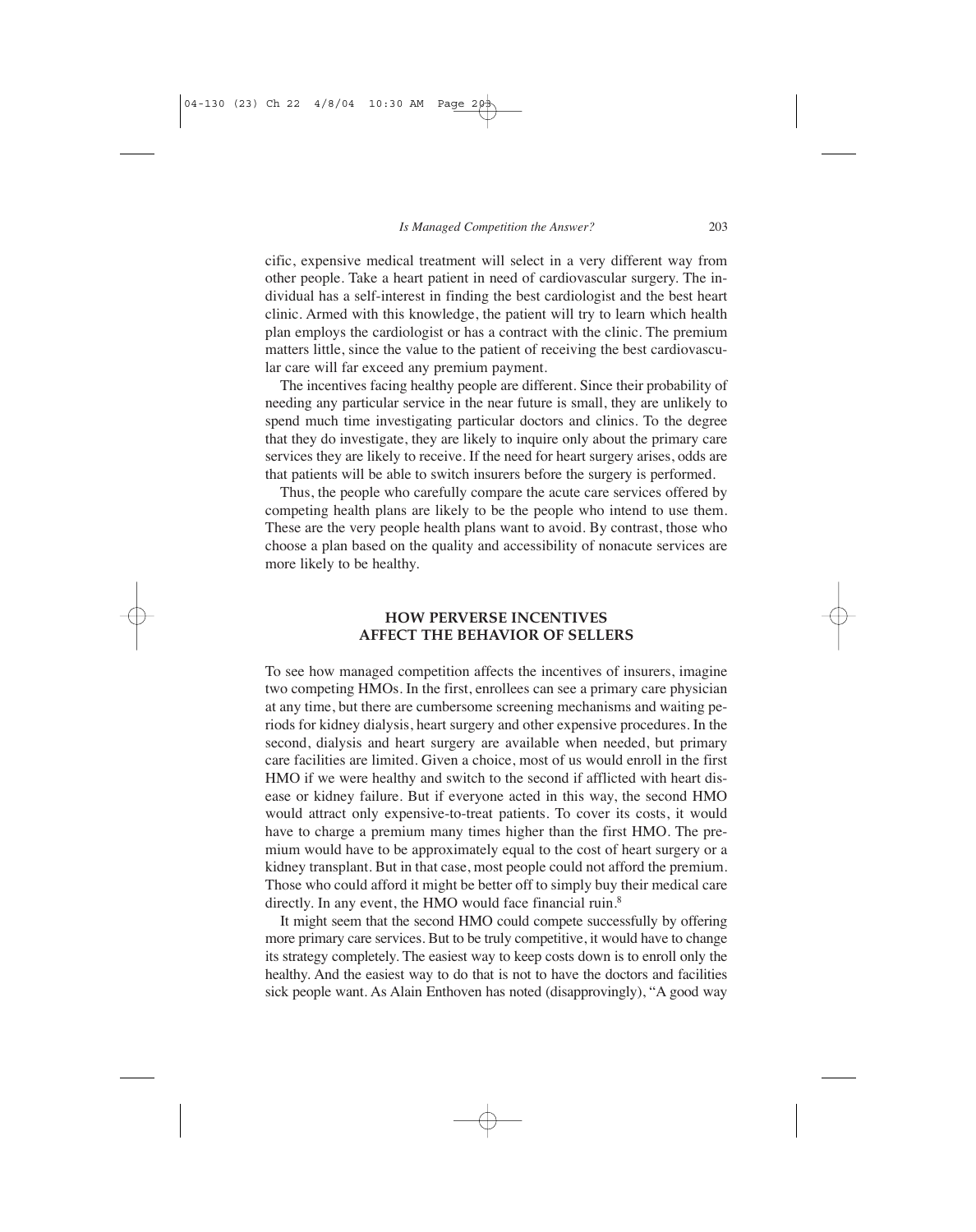to avoid enrolling diabetics is to have no endocrinologists on staff. . . . A good way to avoid cancer patients is to have a poor oncology department."<sup>9</sup>

To attract healthy enrollees, a health plan might offer inexpensive vaccinations, cancer screening and health club membership. The plan also might offer services at more convenient times and locations, free parking and other amenities. Of course, these services might be attractive to all potential applicants, but they are more likely to be decisive for healthy people. Health plans also can target the healthy through the design of their advertisements and in selecting a location to make a pitch to desirable prospects.

A survey by the Kaiser Family Foundation discovered how HMOs were competing for seniors on Medicare. The HMO ads in print and on television showed seniors snorkeling, biking and swimming, but did not feature the sick or disabled. In addition, nearly one-third of HMO marketing seminars were held at sites that were not wheelchair accessible.<sup>10</sup> The following are just a few other examples uncovered by the *Washington Post*11:

- When a Minnesota network began offering direct access to an obstetrician while rivals required referrals from a gatekeeper, it attracted disproportionate numbers of pregnant women, lost millions of dollars and soon ended the practice.
- When Aetna U.S. Healthcare offered unusually generous coverage for in vitro fertilization, people with fertility problems flocked to the HMO and Aetna had to end the practice.
- In another case, a California health plan severed its relationship with a university hospital known for practicing high-tech medicine and tackling complicated cases.
- Other HMOs avoid contracting with doctors' groups known for expertise with high-risk patients.

The term *medlining* is sometimes used to describe the practice of avoiding the sick. It's health care's version of redlining, the banking and insurance practice of avoiding deteriorating neighborhoods. The other side of the coin, of course, is attracting the healthy. In addition to health club memberships, health plans also have offered dental benefits and vision care. The theory is that anyone who will switch health plans to get a free pair of eyeglasses cannot be very sick.<sup>12</sup>

## **THE RESULTS OF COMPETITION**

In figure 22.1, patients are arrayed along the horizontal axis from most to least costly (left to right). The cost-of-care line shows what would be spent on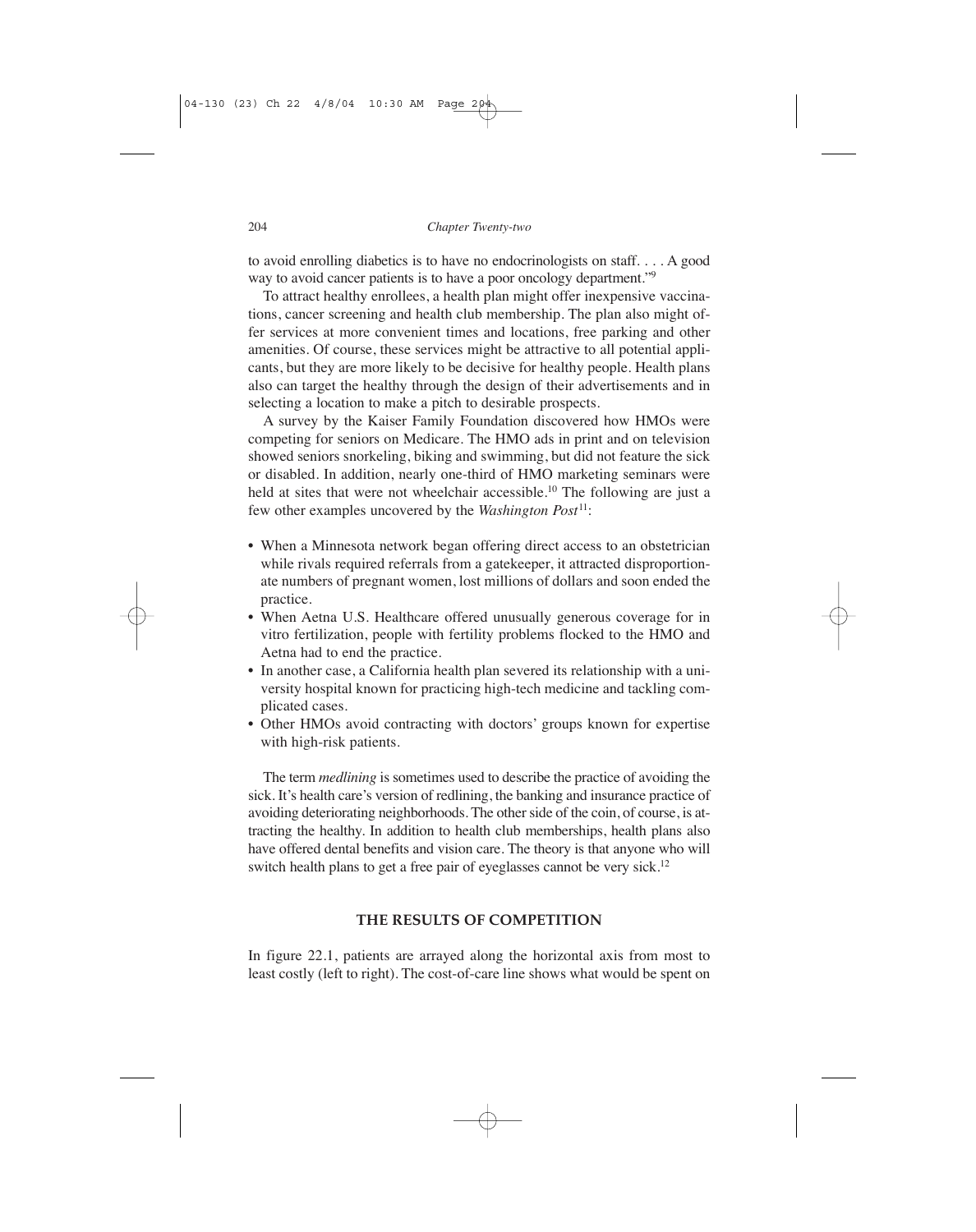each patient given current standards of medical practice. This line is highly skewed, reflecting the fact that in a typical pool about 2 percent of the group spends more than 40 percent of the health care dollars, 10 percent spends almost three-quarters and the majority have very small expenses. The premium is based on the average cost of care for all patients under community rating. It is the premium that must be charged all plan members if the plan is to cover its costs.13 The figure also illustrates how healthy people subsidize sick people, since most members have costs well below the premium they pay and a few have costs well above it. Clearly, this is what many proponents of managed competition believe equilibrium would look like for each health plan under their scheme. But simple analysis shows that the diagram in figure 22.1 cannot be in equilibrium and that it must give way to something else.

Roughly speaking, an equilibrium exists if no health plan can adjust to become more profitable.14 However, the plan represented in figure 22.1 can easily become more profitable if it can lower the cost of caring for its sicker members. As long as these members stay in the plan, it will have the same premium income and lower costs. If sicker members shift to another plan, this is even better from the plan's point of view—since the sick are unprofitable by definition. On the other hand, healthier customers are being overcharged, since the cost of care they are receiving is below the premium they are paying. This means that other health plans can lure away these customers by providing higher benefits for the same premium. Thus, in order to retain prof-



**FIGURE 22-1** 

Disequilibrium for a Health Plan Under Managed Competition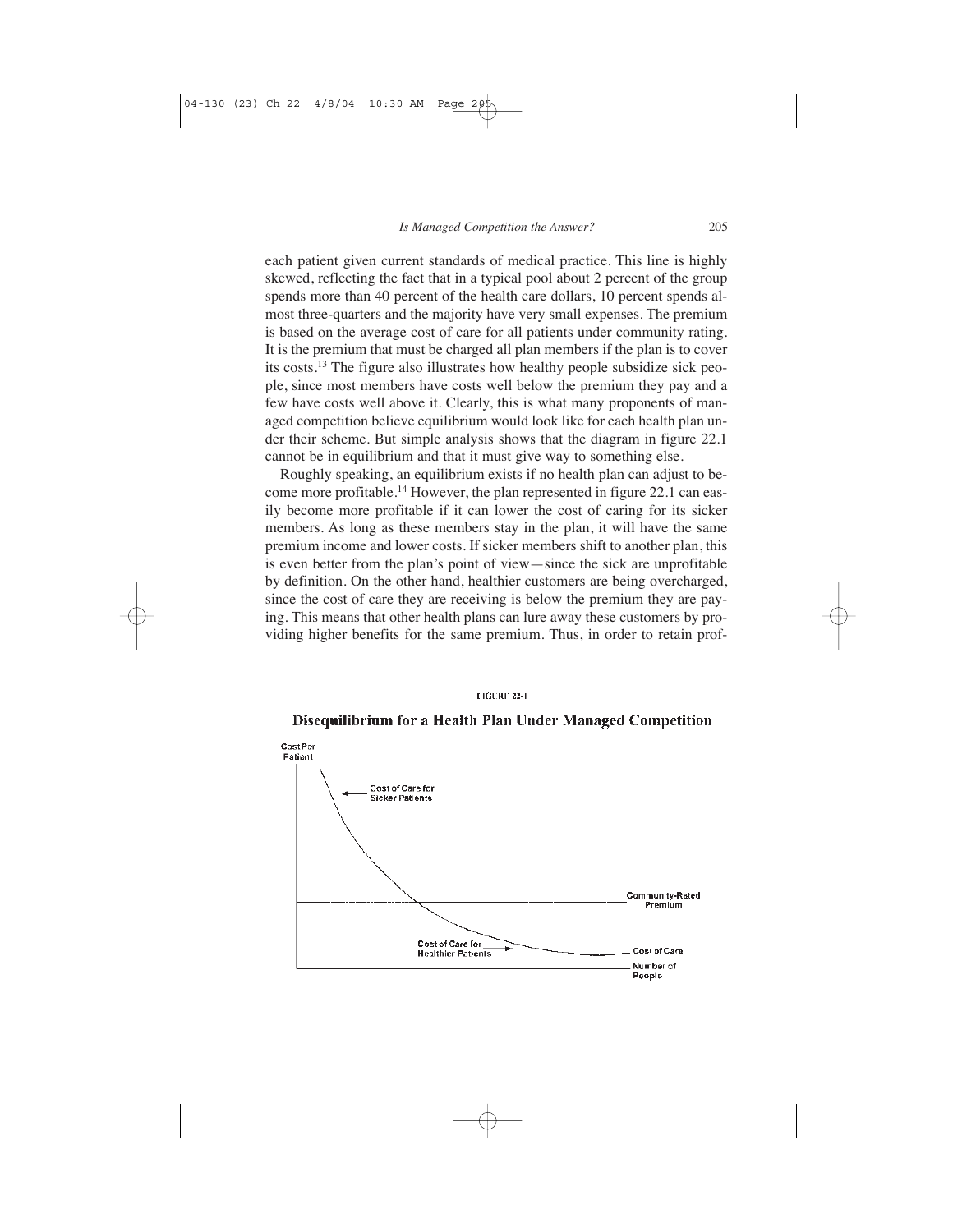#### **FIGURE 22-2**





itable customers and attract even more, the health plan represented in figure 22.1 should increase the amount it spends on healthy members.

In free markets, competition tends to cause the price to change until it equals average cost. The same tendencies exist under artificial competition. Yet, because community-rated premiums are constrained to be the same for all members, competition will cause cost to change until it equals price. If premiums could rise for "unprofitable" members, health plans would compete them up to the level of the cost of those people's care. But if the premiums are artificially constrained, the plans will compete the cost of care down to the level of the artificial premium.15 The reverse pressures exist for "profitable" members. If the artificial premiums cannot be competed down to the level of average cost, the tendency will be to compete cost up to the level of the artificial premium.

These conclusions follow from well-known principles of the economics of regulation. In the United States, we have had decades of experience with regulated markets. Under regulations imposed by the Civil Aeronautics Board (CAB) for most of the post–World War II period, the federal government established minimum air fares higher than would have prevailed in a free market. Unable to compete on price, the airlines competed by offering more frequent flights, more convenient departures, more spacious seating and other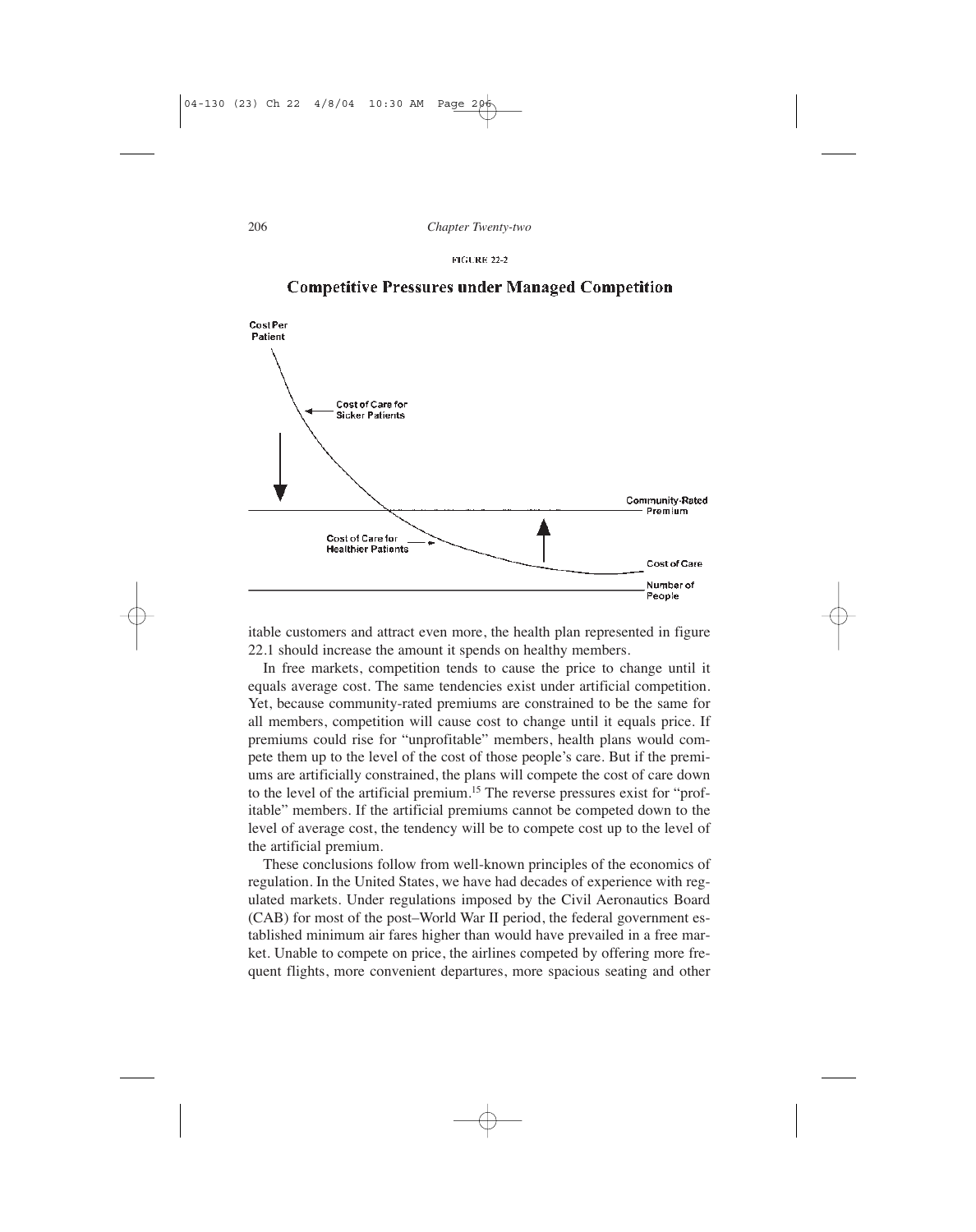04-130 (23) Ch 22 4/8/04 10:30 AM Page

in-flight amenities. The CAB's price regulation potentially allowed the airlines to earn supra-normal profits, but those profits were competed away on passenger-pleasing adjustments.16

The reverse tendency emerges when prices are kept artificially low. Under rent control laws, landlords are prohibited from raising their rents to the level of average cost. Since rents cannot rise, landlords tend to allow housing quality to deteriorate until housing costs equal the government-controlled rent.17

Consider this result in terms of a basic principle taught in all introductory economics courses: when firms are maximizing profits, marginal revenue must equal marginal cost. Under artificial competition, marginal revenue (the amount of premium each additional enrollee brings to a plan) must be the same for every enrollee. Thus, if health plans are maximizing profits, marginal cost (the amount the plan spends on the health care of each additional enrollee) also must be the same for every enrollee.

Health plans, therefore, face competitive pressures to adjust the delivery of health care until the cost-of-care line coincides with the (community-rated) premium line (see figure 22.2). This means that health plans have a strong financial self-interest in underproviding services to the sick and overproviding services to the healthy. Left unchecked, the end result of this process is a condition under which each person receives health services whose cost is exactly equal to the premium he or she pays.

## **THE EFFECT OF LIMITED OPEN SEASONS**

The analysis presented here assumes that patients make choices among insurers based solely on the value of medical services those patients consume. This assumption would be justified to the degree that patients can easily shift back and forth among insurers as their health needs change. However, the federal employee program and most other managed competition programs allow plan changes only during "open season" once a year.<sup>18</sup>

To the degree that people's choices are constrained by limited open seasons, they must consider the insurance value of the plan they select as well as its direct consumption value. Consider an expectant mother choosing among competing health plans. She expects to need well-baby delivery services. However, she might experience complications in pregnancy or childbirth, or her child might be premature and require sophisticated medical treatment. In those cases, the woman would benefit from highly skilled medical personnel. Thus, in selecting a plan she will be interested in purchasing real insurance as well as specific medical services.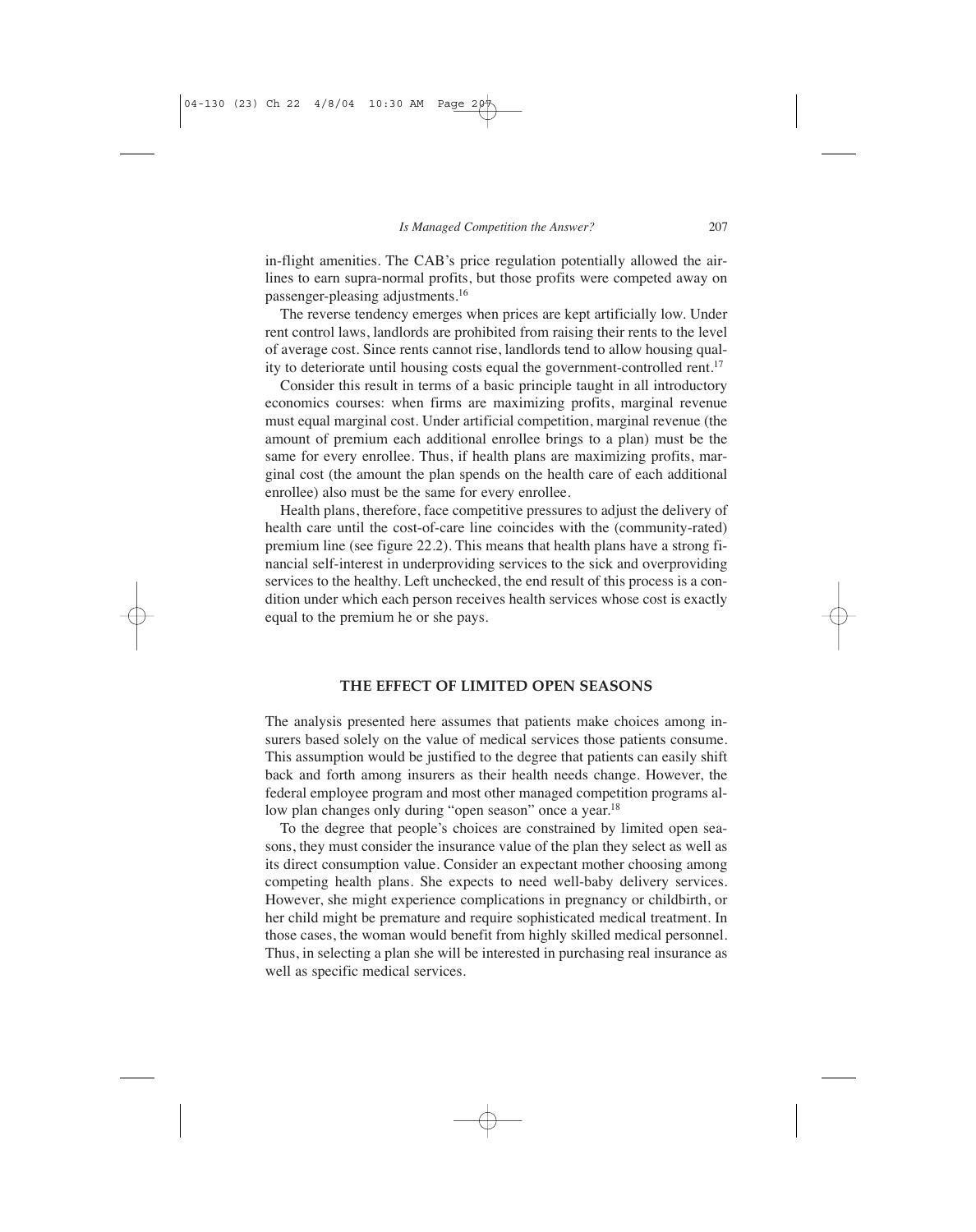For such potential problems as heart disease, cancer and AIDS, it seems unlikely that people will willingly pay much to insure for expensive treatment while they are healthy—if they can switch insurers at least every twelve months. The tendency will be to select a plan that is strong on preventive and diagnostic services, secure in the knowledge that one can rather quickly switch to a plan that is best at treating a particular disease.

Therefore, periodic open seasons cause us to modify our prediction in recognition of an insurance component to people's choices. Yet, even with this modification we are left with the prediction that artificial competition will ultimately result in a radical deterioration in the quality of care sick people receive.

### **THE EFFECT OF RISK ADJUSTMENT**

Proponents of managed competition are keenly aware of the perverse incentives faced by health plans. To thwart these incentives many favor risk adjustment programs that take income away from plans that attract healthier people and give it to plans that attract sicker people.

Many methods of risk adjustment have been suggested. None of them work very well. It might seem that the logical way to start constructing a risk adjustment mechanism would be to tax or subsidize health plans based on the health of people at the time they joined a plan. Thus, sicker people would have a subsidy added to their premium payments and healthier people would have a tax deducted from theirs. Although enrollees would pay the same community-rated premium, health plans would receive a risk adjusted premium. In theory, this would make the health plans indifferent between potential enrollees.

The problem with this approach is that it does not work very well. Health economist Joseph Newhouse notes that in the RAND Health Insurance Experiment, 1 percent of the patients accounted for 28 percent of the total costs, but most of the high-cost patients could not have been identified in advance. In fact, Newhouse found that only 15 percent of the variation in health care costs among individuals could be predicted in advance, even when researchers had full knowledge of the patients' demographic characteristics.<sup>19</sup> More recently, Newhouse and his colleagues have concluded that as much as 25 percent of the variation in health expenditures for individuals can be predicted by such observable factors as health status and prior health expenditure.20 That leaves 75 percent unexplained.

Some health economists argue that it doesn't matter whether a risk adjustment mechanism is perfect. As long as the adjuster predicts as well as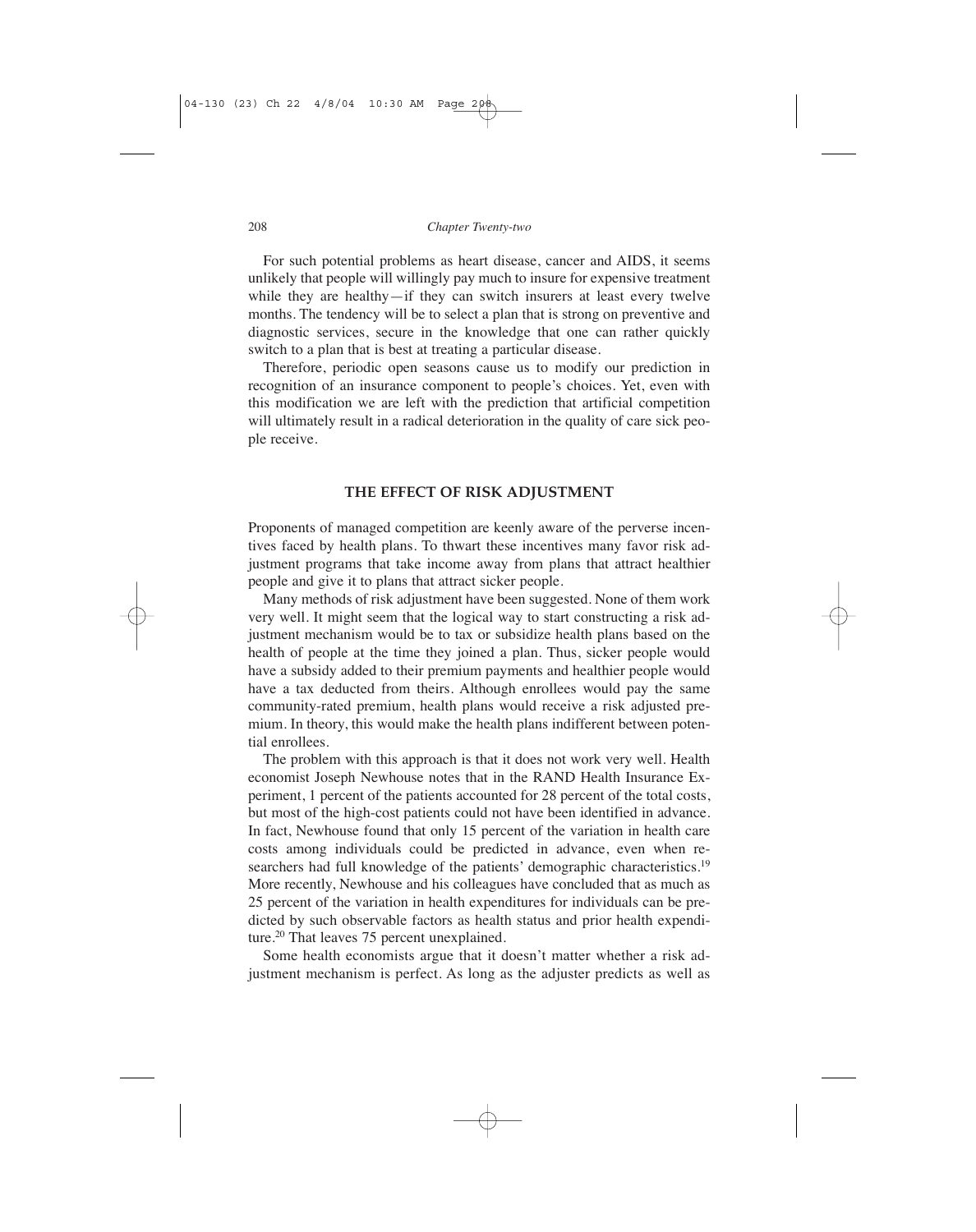#### *Is Managed Competition the Answer?* 209

the health plans themselves, the adjuster can remove any financial incentives a plan has to prefer or avoid a person at the time of enrollment. Yet, this does not solve the problem for two reasons. First, after an initial enrollment, everyone will be a member of a health plan. Therefore, at least one plan can probably predict that member's future health costs better than an impersonal risk adjuster that relies only on statistical data. Second, the perverse incentives of health plans do not end at the point of enrollment. To the contrary, health plans do not have to be able to predict which enrollees will get heart attacks in order to know that it doesn't pay to invest too much in cardiology. The incentive to underprovide to the sick is ongoing, 365 days a year.

If adjustments cannot solve the problem based on prior knowledge of patients, the only alternative is to base them on knowledge of the experiences of patients after they enroll.<sup>21</sup> But if we do that, how much should the plan be paid? Consider again the cost-of-care line in figure 22.2. If the net amount insurers received for each applicant were based on this line rather than on the artificial premium line, insurers would have no reason to overprovide or underprovide care to any enrollee. The problem is that we never get to observe what the efficient cost-of-care line looks like. All an outside observer can see is the actual amount spent. And if we reimbursed health plans for actual expenditures, health plans would have no incentive to provide efficient care. Indeed, the practice of paying providers based on their costs was what led to so much health care inefficiency before the managed care revolution. Whatever the defects of managed care, a return to cost-plus finance is not the answer.<sup>22</sup>

An alternative to paying health plans based on actual costs is to pay fixed fees determined by the patient's diagnosis. This is the way Medicare reimburses hospitals, and it has produced some efficiencies. The reason is that hospitals get to keep the diagnosis-related payment, regardless of actual costs. So the lower their actual costs, the higher their profit or the lower their losses. The disadvantage of this approach is that fixed payment is almost always based on expected average cost for patients with a particular condition. By definition, the sum fails to cover the treatment costs of the sickest patients. The more competitive the market, the greater the pressure is to underprovide to the patients whose cost of care is above average.23

Regardless of how risk adjustment is carried out, it can at best ameliorate the problem of quality. It cannot solve it. Even if premiums vary with changes in expected costs, the underlying economics are the same. Health plans here have an incentive to adjust the quality of care they deliver until they are spending an amount on each enrollee equal to that enrollee's risk-adjusted premium.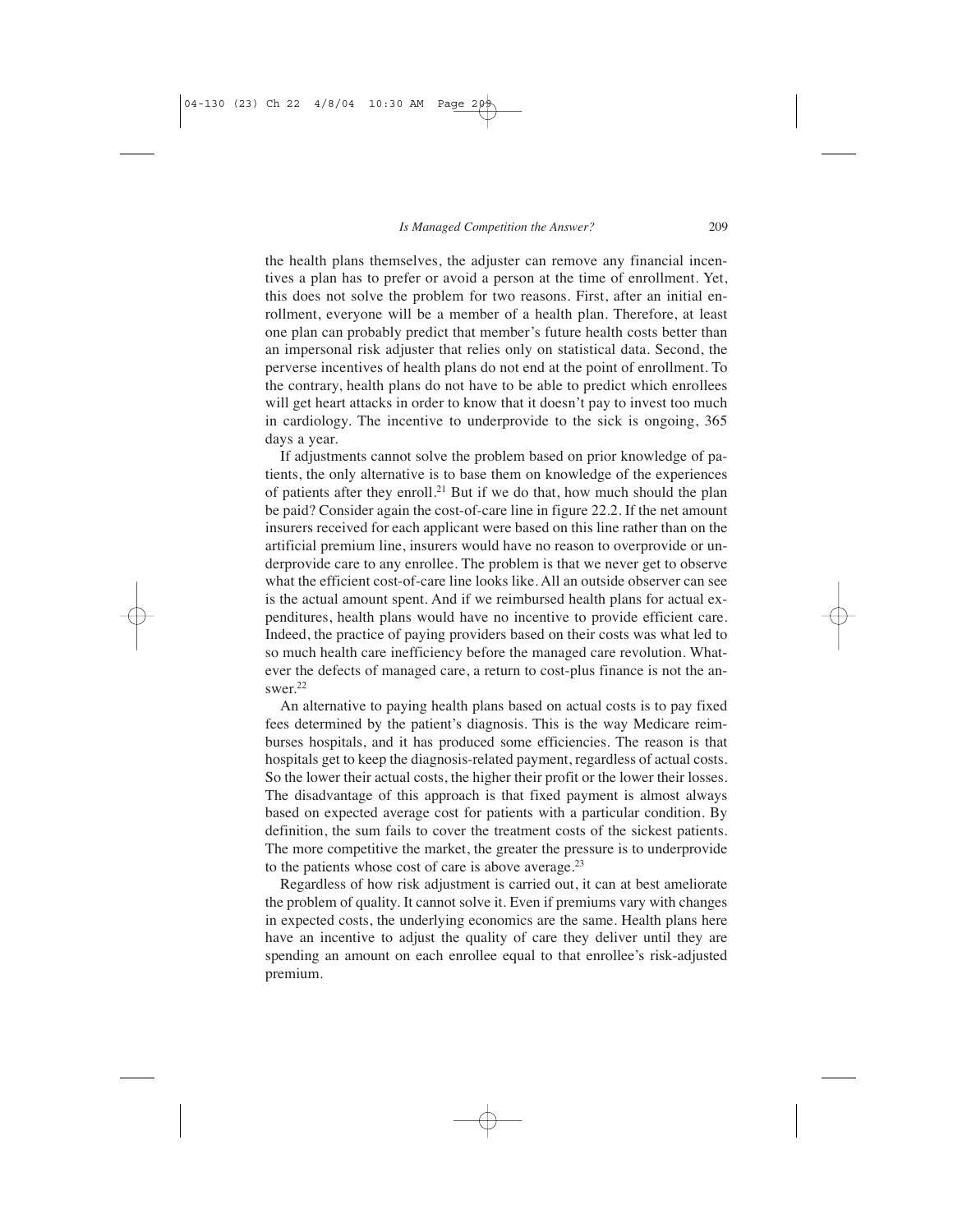## **OTHER BARRIERS TO QUALITY DETERIORATION**

Just because health plans have an economic incentive to let treatment costs fall until they are no greater than the premium payments made on behalf of the sickest patients does not mean they will do so. Fear of tort liability lawsuits is one obstacle to quality deterioration. Doctors' fear of censure or loss of a license to practice is another. But these obstacles are somewhat crude instruments for combating incentives that affect every decision providers make.

## **MANAGED COMPETITION VERSUS SINGLE-PAYER NATIONAL HEALTH INSURANCE**

The most serious defect of national health insurance is the tendency to overprovide to the healthy and underprovide to the sick. This, we have seen, occurs because of the pressures inherent in allocating health care resources through the political system. Politicians cannot afford to spend most of the health care budget on the small number who need expensive care. Democratic politics forces them to take from the sick and give to the healthy instead.

However, managed competition, whatever efficiencies it produces, cannot solve this problem. In fact it may make the problem worse. Whereas national health insurance overprovides to the healthy and underprovides to the sick for political reasons, managed competition leads to a similar result because of perverse economic incentives.

## **MANAGED COMPETITION VERSUS MARKET-DRIVEN HEALTH CARE**

One of the ironies of health policy is that some of the strongest critics of national health insurance are also some of the strongest advocates of managed competition; Alain Enthoven is one example. Yet, the closer we come to the ideal world of managed competition, the more likely we are to experience outcomes similar to those of socialized medicine. Moreover, this conclusion is not tied to the design of any particular employer plan. There is a sense in which our entire employer-based system functions as a loose system of managed competition.

Ordinarily, we think of the labor market as being literally a market for labor, with health insurance tacked on as a fringe benefit. But imagine for a moment that it were the other way around. Imagine that employers offered health plans with the provision that you must take a job in order to enroll. Farfetched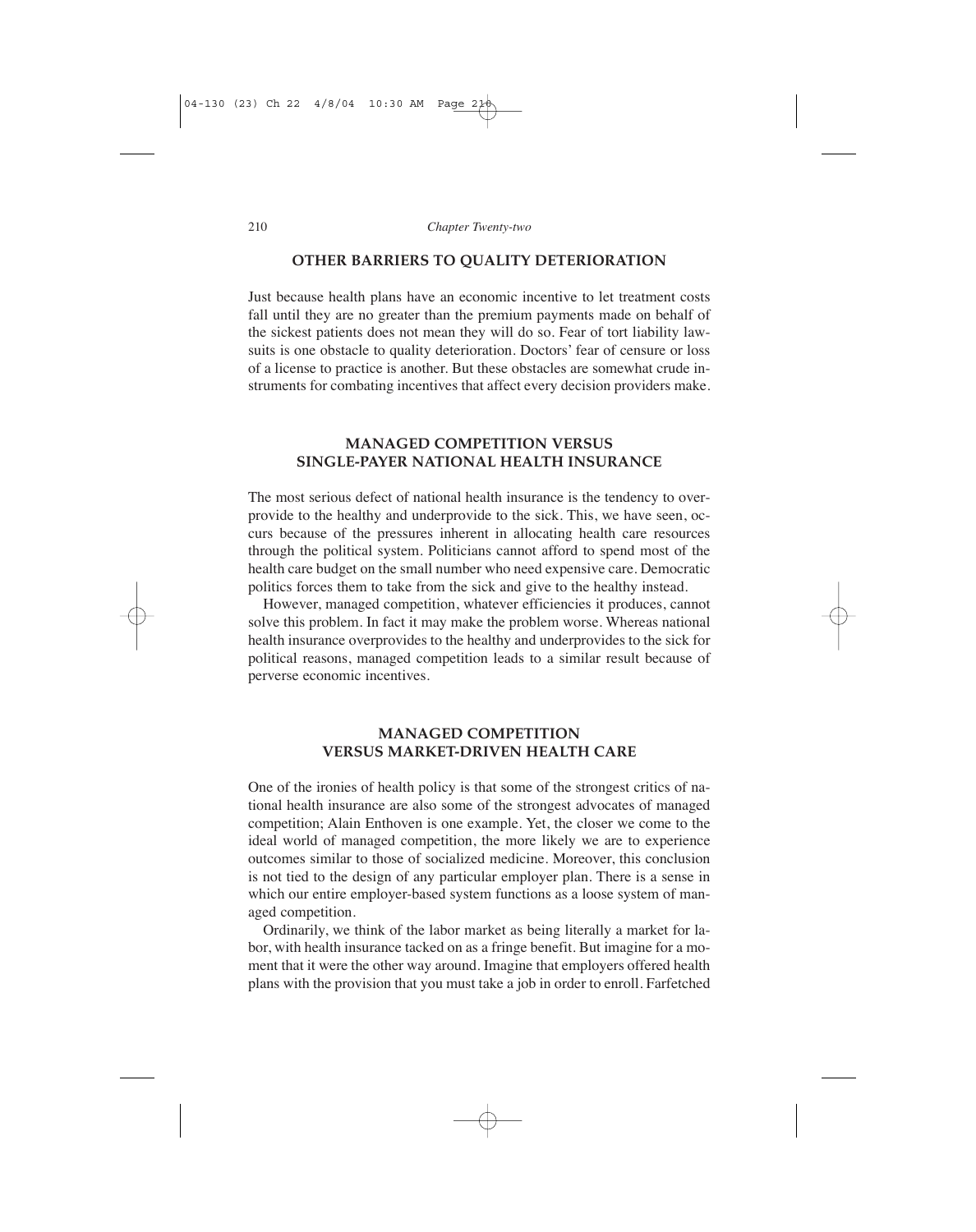as the latter scenario may seem, it is precisely the way thousands of people view the job market. These are people with high health costs or people with a dependent family member whose health costs are high. For this group of potential employees, employers offer competitive health plans—all heavily subsidized and all community rated. The employees switch plans by switching jobs; and because their health costs are so high, the kind of work they agree to do becomes a secondary concern. In fact, they are willing to take jobs for which they are overqualified (a college graduate working in a mailroom, for example) just to access a benefit-rich health care plan.

To large employers with generous health plans, the scenario we are describing is not fanciful. These companies confront similar problems everyday. Indeed, a major reason why K-Mart, Wal-Mart and other large retail chain stores have cut back on their health benefits is not that they are stingy; it is that they were attracting individuals and families with very high health care costs.24 In protecting themselves from adverse labor market selection, these companies are engaging in the exact behavior predicted by the economic theory of managed competition.

The United States is in danger of evolving a system that underprovides to the sick, not because we have made a conscious decision to socialize health care, but because we have created perverse economic incentives for employers and their employees.

#### **NOTES**

1. This section is largely based on John C. Goodman and Gerald L. Musgrave, "A Primer on Managed Competition," National Center for Policy Analysis, NCPA Policy Report No. 183, April 1994.

2. See the brief discussion in the Introduction.

3. The Federal Employees Health Benefits Program (FEHBP) has four main features: (1) federal employees in most places can choose among eight to 12 competing health insurance plans, including Blue Cross and a number of HMOs; (2) the government contributes a fixed amount that can be as much as 75 percent of each employee's premium; (3) the extra cost of more expensive plans must be paid by the employee with aftertax dollars; and (4) the plans are forced to community rate, charging the same premium for every enrollee. Public employee health benefit options in the state of Minnesota are similarly organized, as is the California Public Employees' Retirement System (CalPERS).

4. Bryan Dowd and Roger D. Feldman, "Employer Premium Contributions and Health Insurance Costs." In Michael Morrisey, ed., *Managed Care and Changing Health Care Markets* (Washington, D.C.: American Enterprise Institute, 1998), 24–54.

5. James Maxwell et al., "Managed Competition in Practice: 'Value Purchasing' by Fourteen Employers," *Health Affairs* 17, no. 3 (May/June 1998): 216–27.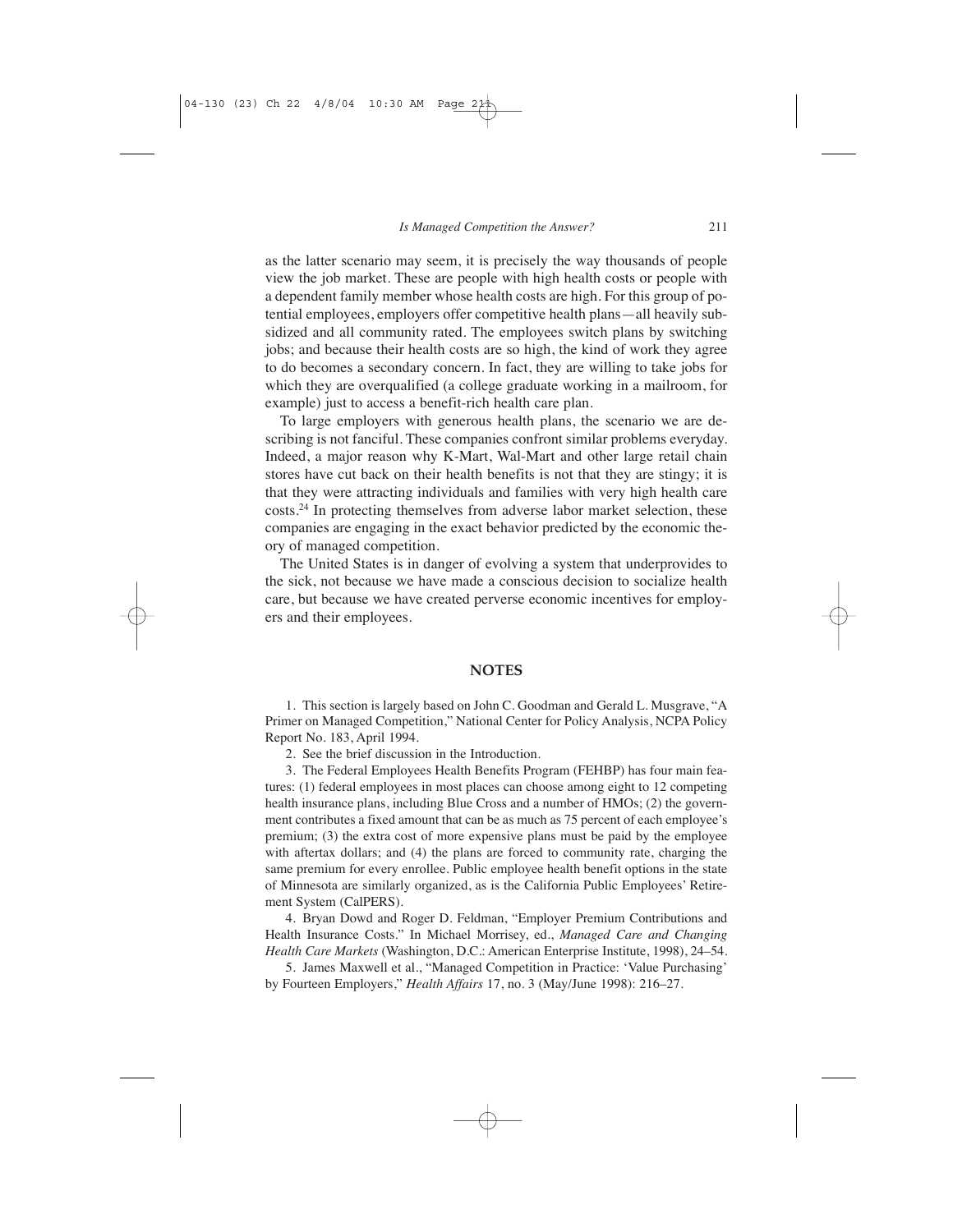6. The case for managed competition was forcefully argued in Alain Enthoven, *Health Plan: The Only Practical Solution to the Soaring Cost of Medical Care* (Reading, Mass.: Addison-Wesley, 1980). For an update on Enthoven's views on the advantages and disadvantages of the FEHBP, see Enthoven, "Effective Management of Competition in the FEHBP," *Health Affairs* 8, no. 3 (Fall 1989): 33–50.

7. Congress initially exempted itself and other government employees from Medicare coverage, which meant that younger federal employees had to directly subsidize the premiums of eighty- and ninety-year-old retirees. The policy was changed for new employees in the early 1980s so that 80 to 85 percent of federal employees now have Medicare coverage—and Medicare is the payer of first resort.

8. The HMO would receive premiums only from people who were about to undergo expensive medical procedures. Thus, the average premium would have to equal the average cost of the procedures. It is precisely because most people cannot easily bear such a financial burden that health insurance is desirable in the first place.

9. Alain Enthoven, "The History and Principles of Managed Competition," *Health Affairs* (1993 Supplement): 35. On the practice of encouraging high-cost patients to "disenroll," see Jonathan E. Fielding and Thomas Rice, "Can Managed Competition Solve the Problems of Market Failure?" *Health Affairs* (1993 Supplement): 222; and Joseph Newhouse, "Is Competition the Answer?" *Journal of Health Economics* 1, no. 1 (January 1982): 109–16.

10. Reported in Natalie Hopkinson, "Study Finds Medicare HMOs Target Active Seniors but Not Disabled in Ads," *Wall Street Journal*, July 14, 1998.

11. David Hilzenrath, "Showing the Sickest Patients the Door," *Washington Post,* National Weekly Edition, February 2, 1998.

12. Hilzenrath, "Showing the Sickest."

13. Note that the premium does not have to be the same for all plans, but it must be the same for all members of a given plan.

14. More formally, an equilibrium is said to exist when no participant in the market—including all buyers and sellers—can improve his or her position by any unilateral move.

15. Other analysts have recognized this problem, noting that the tendency is one of "the free market pitfalls of managed competition" (p. 118), that "one of managed competition's greatest challenges is to safeguard quality of care without robbing the system of free-market efficiencies" (p. 110) and that "managed competition carries an inherent risk of discrimination against enrollees who incur high health care costs" (p. 120). See Alan L. Hillman, William R. Greer and Neil Goldfarb, "Safeguarding Quality in Managed Competition," *Health Affairs* (1993 Supplement): 110–22.

16. Edwin S. Dolan and John C. Goodman, "Flying the Deregulated Skies: Competition, Price Discrimination, Congestion." In *Economics of Public Policy,* 5th ed. (St. Paul: West Publishing Co., 1995): 143–59.

17. See William Tucker, *The Excluded Americans: Homelessness and Housing Policies* (Washington, D.C.: Regnery Gateway, 1990).

18. The Jackson Hole Group and other proponents of managed competition argue that open enrollment periods should be infrequent. See Michael Moore, "Risk Adjustment under Managed Competition," Jackson Hole draft discussion paper, March 1993.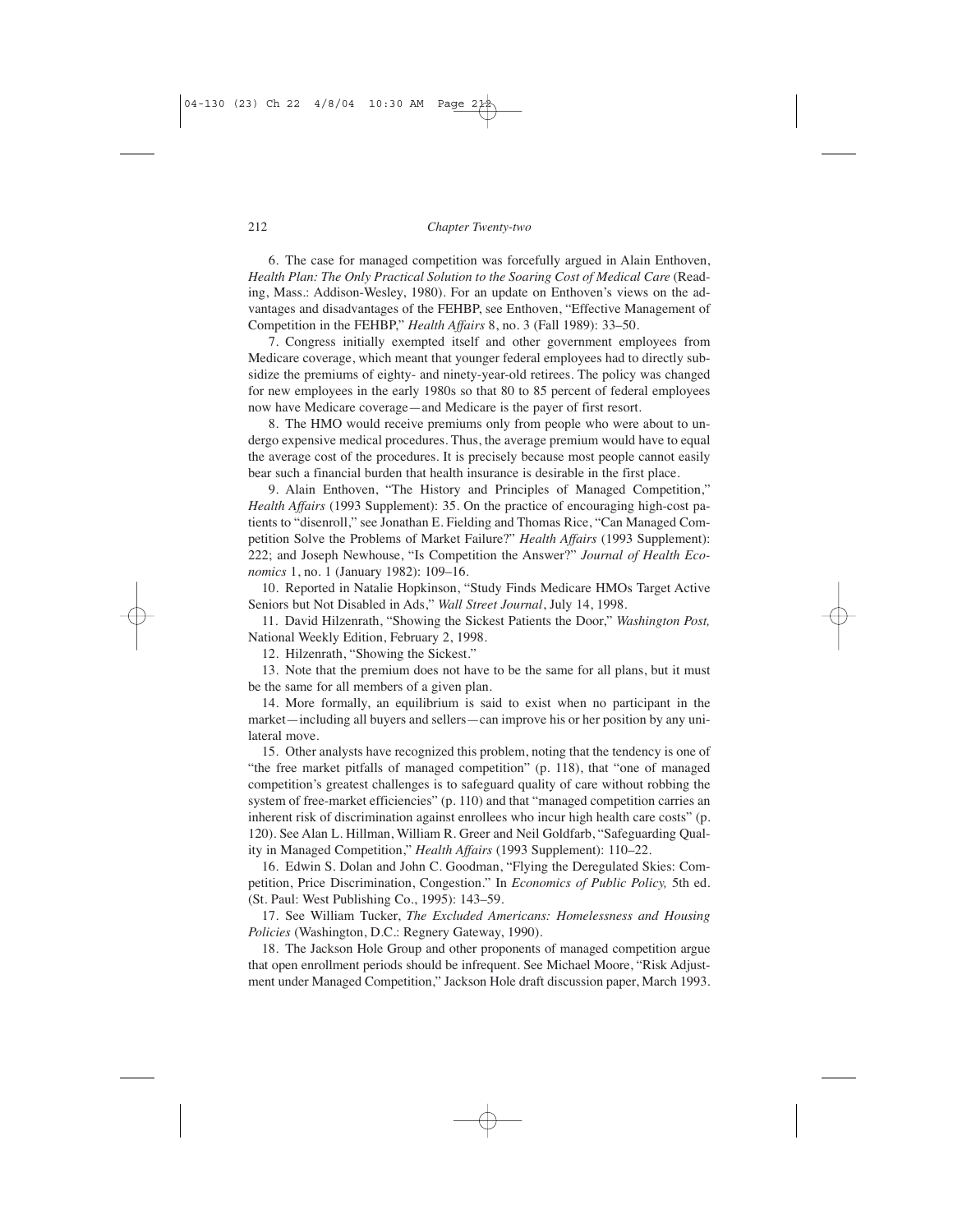#### *Is Managed Competition the Answer?* 213

19. See Joseph P. Newhouse, "Rate Adjusters for Medicare under Capitation," *Health Care Financing Review* (1986 Annual Supplement): 45–56, cited in Alain Enthoven, "The History and Principles of Managed Competition," *Health Affairs* (Supplement 1993): 24–48.

20. Joseph P. Newhouse, Melinda Beeuwkes Buntin and John D. Chapman, "Risk Adjustment and Medicare: Taking a Closer Look," *Health Affairs* 16, no. 5 (September/October 1997): 26–43.

21. See Harold S. Luft, "Compensating for Biased Selection in Health Insurance," *Milbank Quarterly* 64 (1986): 580; and Alain Enthoven, *Theory and Practice of Managed Competition in Health Care Finance* (New York: Elsevier Science Publishing Co., 1988), 86; and Newhouse, Buntin and Chapman, "Risk Adjustment and Medicare," 34–35.

22. For a discussion of the cost-plus system, see John C. Goodman and Gerald L. Musgrave, *Patient Power: Solving America's Health Care Crisis* (Washington, D.C.: Cato Institute, 1992), chs. 5–9.

23. Under the Prospective Payment System (PPS), there are 503 diagnostic-related groups (DRGs), and physicians and hospitals receive a predetermined amount from the federal government for whatever services they perform. See Goodman and Musgrave, *Patient Power,* 303–6.

24. Bernard Wysocki Jr. and Ann Zimmerman, "Wal-Mart Cost-Cutting Finds a Big Target in Health Benefits," *Wall Street Journal*, September 30, 2003.